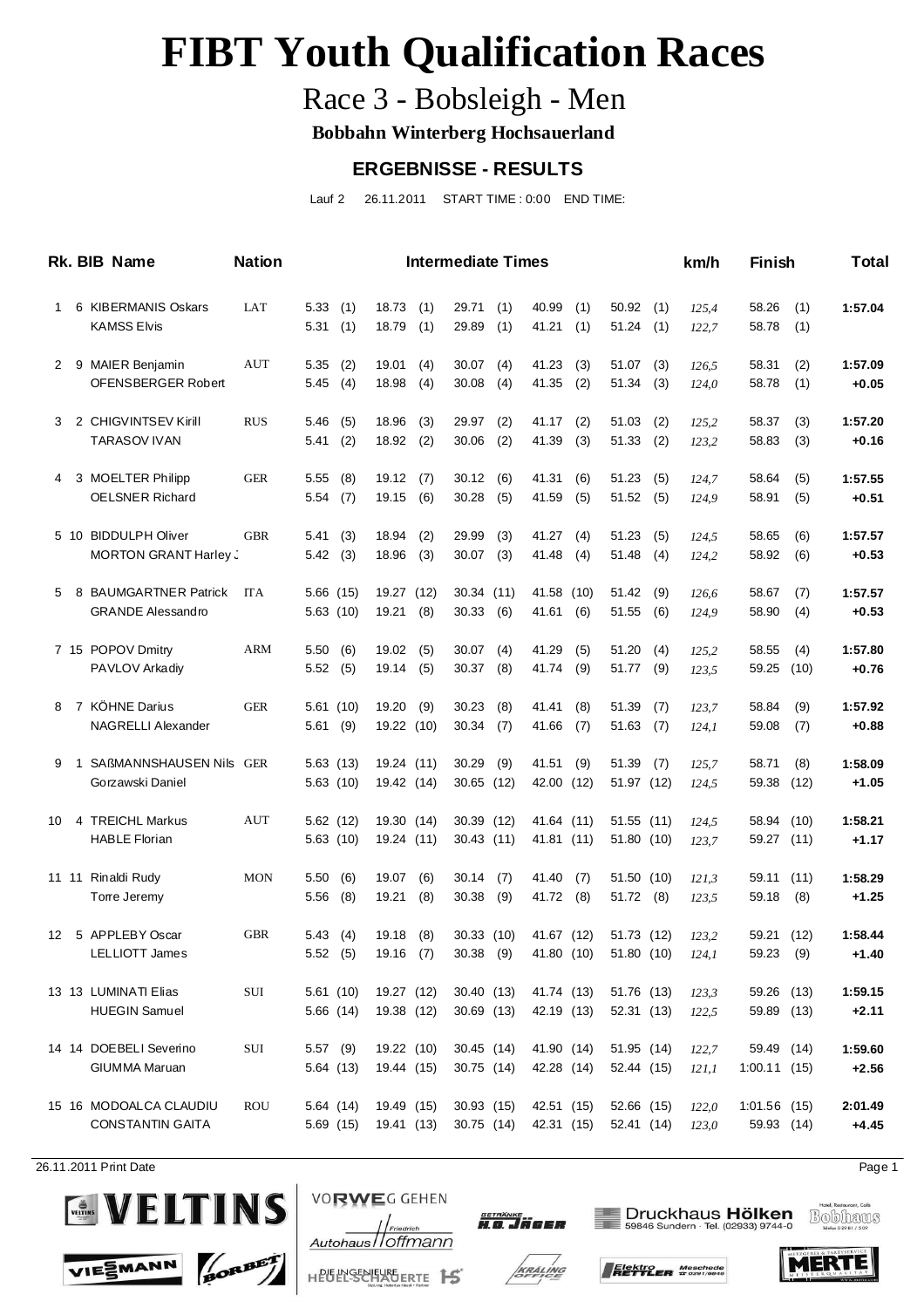## Race 3 - Bobsleigh - Men

**Bobbahn Winterberg Hochsauerland**

### **ERGEBNISSE - RESULTS**

Lauf 2 26.11.2011 START TIME : 0:00 END TIME:

| Rk. BIB Name                              | <b>Nation</b> | Intermediate Times | km/h | <b>Finish</b> | Total |
|-------------------------------------------|---------------|--------------------|------|---------------|-------|
| 12 RAUSHKIN Dmitrii<br>Medvedev Vladislav | <b>RUS</b>    |                    |      | <b>DNS</b>    |       |

26.11.2011 Print Date Page 2









**VORWEG GEHEN** 



**SETRÄNKE**<br>H O Jøeee







Druckhaus Hölken<br>59846 Sundern · Tel. (02933) 9744-0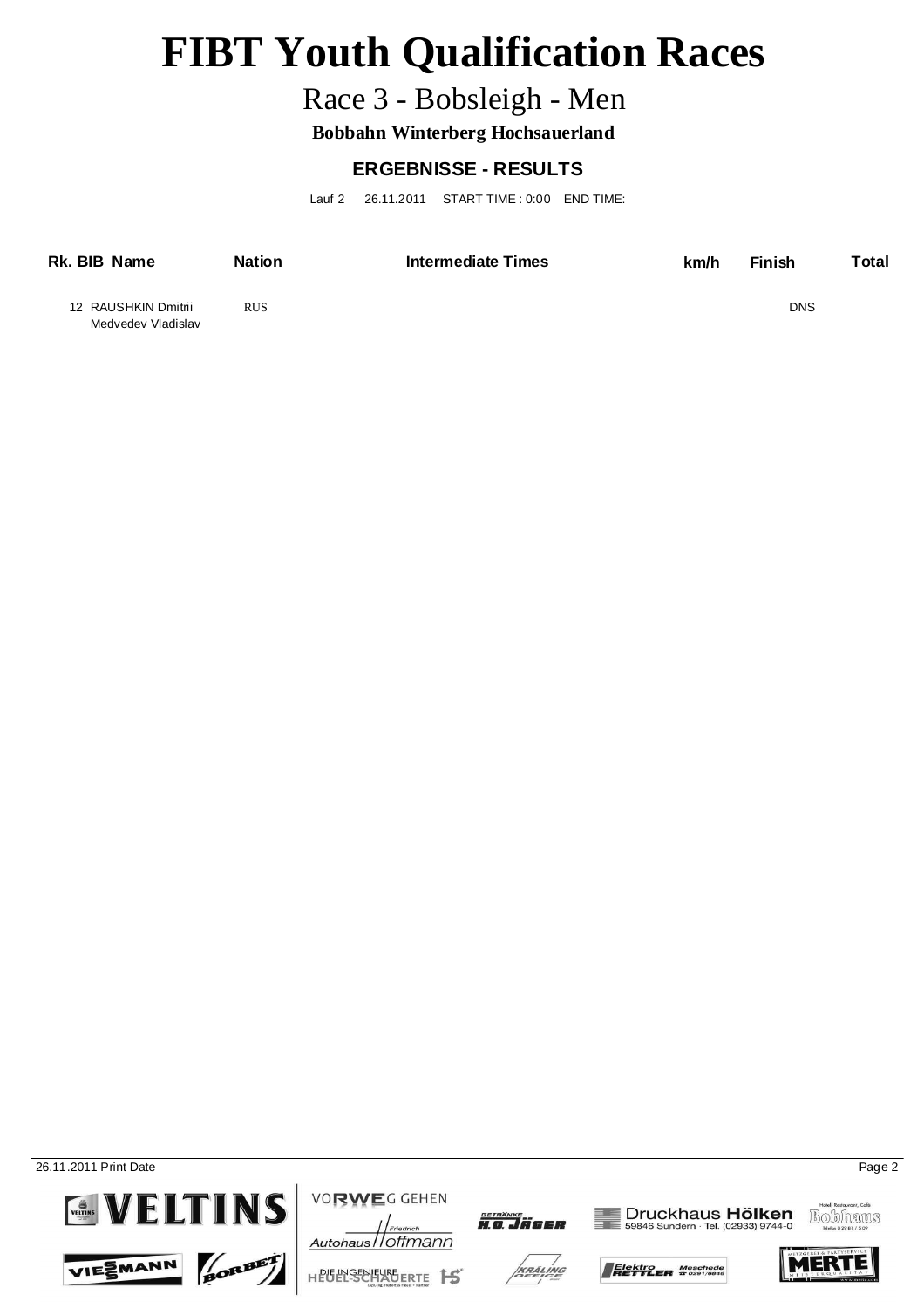## Race 4 - Bobsleigh - Men

**Bobbahn Winterberg Hochsauerland**

#### **ERGEBNISSE - RESULTS**

Lauf 2 27.11.2011 START TIME : 12:20 END TIME:

|    | Rk. BIB Name                                      | <b>Nation</b> |                            |                          |             | <b>Intermediate Times</b> |            |                          |            |                          |            | km/h           | <b>Finish</b>                    |            | <b>Total</b>       |
|----|---------------------------------------------------|---------------|----------------------------|--------------------------|-------------|---------------------------|------------|--------------------------|------------|--------------------------|------------|----------------|----------------------------------|------------|--------------------|
| 1  | 9 MAIER Benjamin<br><b>HABLE Florian</b>          | AUT           | 5.48<br>(4)<br>5.47(4)     | 19.33<br>19.12           | (6)<br>(2)  | 30.85<br>30.60            | (2)<br>(2) | 42.49<br>42.23           | (1)<br>(2) | 52.66<br>52.46           | (1)<br>(1) | 122,0<br>120,6 | 1:00.26<br>1:00.14               | (1)<br>(1) | 2:00.40            |
| 2  | 6 KIBERMANIS Oskars<br><b>KAMSS Elvis</b>         | LAT           | 5.33(1)<br>5.30(1)         | 19.10<br>18.88           | (1)<br>(1)  | 30.68<br>30.39            | (1)<br>(1) | 42.51<br>42.15           | (2)<br>(1) | 52.82<br>52.48           | (2)<br>(2) | 121,6<br>120,6 | 1:00.50<br>1:00.19               | (2)<br>(2) | 2:00.69<br>$+0.29$ |
|    | 3 10 BIDDULPH Oliver<br><b>LELLIOTT James</b>     | <b>GBR</b>    | 5.47(3)<br>5.44(2)         | 19.28<br>19.24           | (2)<br>(5)  | 30.87<br>30.85            | (3)<br>(5) | 42.63<br>42.70           | (3)<br>(4) | 52.87<br>53.01           | (3)<br>(4) | 121,9<br>120,2 | 1:00.52<br>1:00.76               | (3)<br>(4) | 2:01.28<br>$+0.88$ |
| 4  | 2 CHIGVINTSEV Kirill<br><b>TARASOV IVAN</b>       | <b>RUS</b>    | 5.45<br>(2)<br>5.46<br>(3) | 19.32<br>19.15           | (5)<br>(3)  | 30.98<br>30.69            | (6)<br>(3) | 42.85<br>42.57           | (5)<br>(3) | 53.16<br>52.92           | (5)<br>(3) | 120,4<br>119,6 | 1:00.89<br>1:00.73               | (6)<br>(3) | 2:01.62<br>$+1.22$ |
| 5  | 8 BAUMGARTNER Patrick<br><b>GRANDE Alessandro</b> | <b>ITA</b>    | 5.71(13)<br>5.66(12)       | 19.71<br>19.45           | (14)<br>(9) | 31.34 (11)<br>$31.07$ (9) |            | 43.06 (10)<br>42.88      | (7)        | 53.26<br>53.17           | (9)<br>(5) | 121,7<br>121,0 | 1:00.85<br>1:00.84               | (5)<br>(5) | 2:01.69<br>$+1.29$ |
| 6  | 4 TREICHL Markus<br>OFENSBERGER Robert            | AUT           | 5.56<br>(8)<br>5.59<br>(9) | 19.45<br>19.33           | (8)<br>(7)  | 31.09<br>30.99            | (9)<br>(7) | 42.91<br>42.86           | (8)<br>(5) | 53.19<br>53.22           | (6)<br>(7) | 120,6<br>120,1 | 1:00.89<br>1:00.98               | (6)<br>(8) | 2:01.87<br>$+1.47$ |
| 6  | 3 MOELTER Philipp<br><b>OELSNER Richard</b>       | <b>GER</b>    | 5.60(10)<br>5.55(7)        | 19.47<br>19.38           | (9)<br>(8)  | 31.05<br>30.98            | (8)<br>(6) | 42.89<br>42.86           | (7)<br>(5) | 53.25<br>$53.17$ (5)     | (8)        | 120,6<br>121,0 | 1:01.00<br>1:00.87               | (9)<br>(6) | 2:01.87<br>$+1.47$ |
| 8  | 7 KÖHNE Darius<br><b>NAGRELLI Alexander</b>       | <b>GER</b>    | 5.69(12)<br>5.69(13)       | 19.68 (13)<br>19.49 (13) |             | 31.39 (12)<br>$31.07$ (9) |            | 43.20 (11)<br>42.90      | (8)        | 53.45 (10)<br>53.27 (9)  |            | 121,8<br>119,7 | 1:01.04(10)<br>1:01.05           | (9)        | 2:02.09<br>$+1.69$ |
|    | 9 11 Rinaldi Rudy<br>Torre Jeremy                 | <b>MON</b>    | 5.48<br>(4)<br>5.47(4)     | 19.30<br>19.28           | (3)<br>(6)  | 30.91<br>31.03            | (4)<br>(8) | 42.75<br>42.96 (10)      | (4)        | 53.04<br>53.41 (10)      | (4)        | 121,8<br>117,6 | 1:00.70<br>1:01.40(11)           | (4)        | 2:02.10<br>$+1.70$ |
| 10 | 1 SAßMANNSHAUSEN Nils GER<br><b>APEL Yannic</b>   |               | 5.66(11)<br>5.61(10)       | 19.67 (11)<br>19.46 (10) |             | 31.39 (12)<br>31.10(11)   |            | 43.32 (13)<br>42.95      | (9)        | 53.63 (12)<br>53.26      | (8)        | 121,3<br>121,1 | 1:01.30(12)<br>1:00.95           | (7)        | 2:02.25<br>$+1.85$ |
| 11 | 5 APPLEBY Oscar<br>MORTON GRANT Harley.           | <b>GBR</b>    | 5.51(6)<br>5.47(4)         | 19.42<br>19.20           | (7)<br>(4)  | 31.02<br>30.83            | (7)<br>(4) | 43.05<br>42.99 (11)      | (9)        | 53.47 (11)<br>53.48 (11) |            | 120,3<br>119,9 | $1:01.21$ (11)<br>$1:01.26$ (10) |            | 2:02.47<br>$+2.07$ |
|    | 12 15 POPOV Dmitry<br>PAVLOV Arkadiy              | ARM           | 5.53(7)<br>5.61(10)        | 19.30<br>19.47 (11)      | (3)         | 30.94<br>31.27 (12)       | (5)        | 42.87<br>43.30 (12)      | (6)        | 53.23<br>53.73 (12)      | (7)        | 120,6<br>119,0 | 1:00.95<br>$1:01.58$ (12)        | (8)        | 2:02.53<br>$+2.13$ |
|    | 13 13 LUMINATI Elias<br><b>GIUMMA Maruan</b>      | SUI           | 5.58 (9)<br>$5.58$ (8)     | 19.50 (10)<br>19.47 (11) |             | 31.29 (10)<br>31.27 (12)  |            | 43.22 (12)<br>43.31 (13) |            | 53.66 (13)<br>53.78 (13) |            | 118,8<br>118,1 | 1:01.54(13)<br>1:01.75(13)       |            | 2:03.29<br>$+2.89$ |
|    | 14 14 DOEBELI Severino<br><b>HUEGIN Samuel</b>    | SUI           | 5.81(15)<br>5.83(14)       | 19.89 (15)<br>20.03(14)  |             | 31.76 (15)<br>32.05(14)   |            | 43.68 (15)<br>44.22 (14) |            | 54.02 (14)<br>54.75 (14) |            | 119,6<br>117,6 | 1:01.83(14)<br>1:02.73(14)       |            | 2:04.56<br>$+4.16$ |
|    | 15 16 MODOALCA CLAUDIU<br><b>CONSTANTIN GAITA</b> | ROU           | 5.72(14)                   | 19.67 (11)               |             | 31.42 (14)                |            | 43.48 (14)               |            | 54.03 (15)               |            | 117,3          | 1:03.74(15)                      | <b>DNS</b> | 1:03.74            |

27.11.2011 Print Date Page 1







Druckhaus Hölken<br>59846 Sundern · Tel. (02933) 9744-0

Bobhaus



HEUELSEE 15





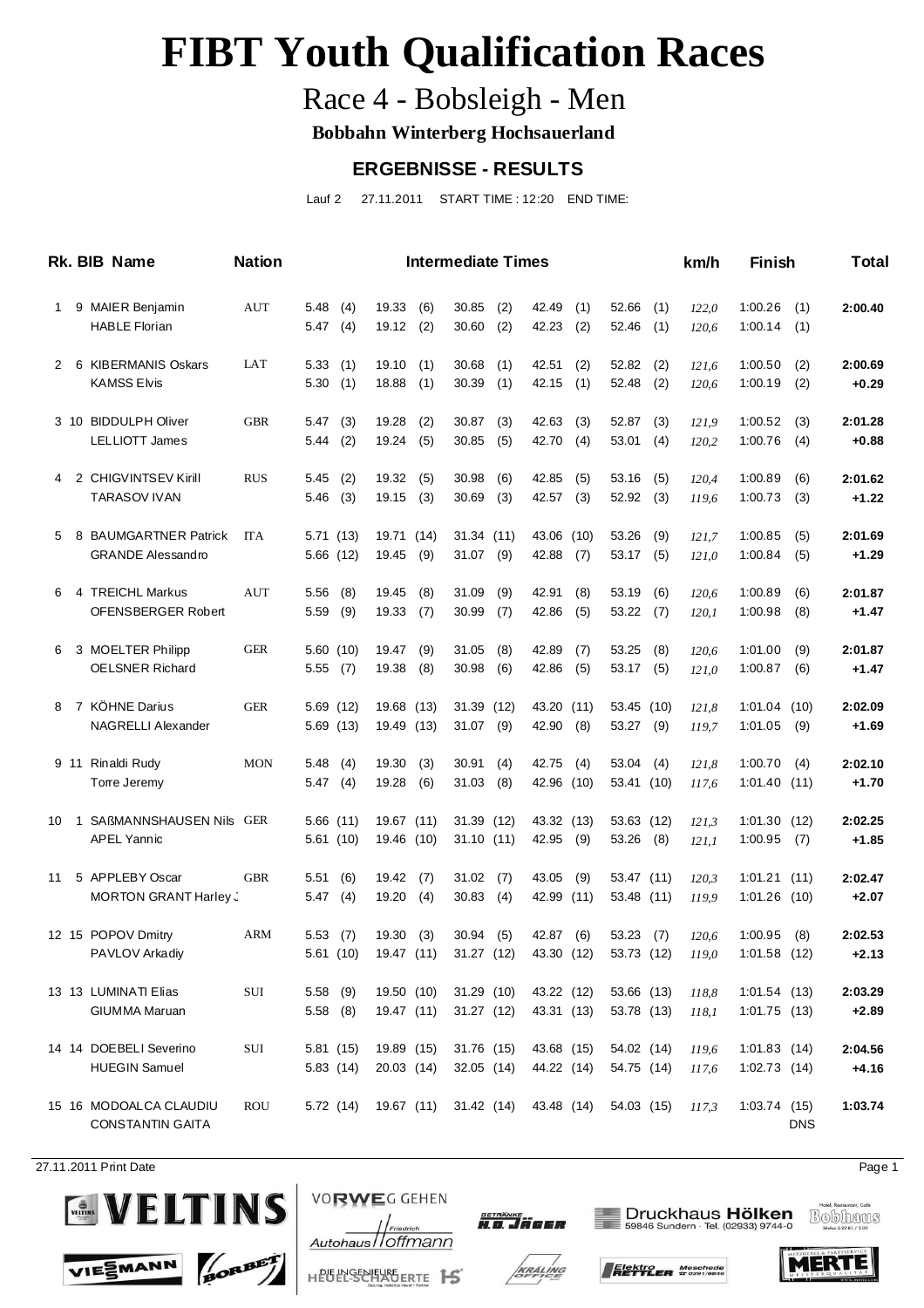## Race 4 - Bobsleigh - Men

**Bobbahn Winterberg Hochsauerland**

### **ERGEBNISSE - RESULTS**

Lauf 2 27.11.2011 START TIME : 12:20 END TIME:

| Rk. BIB Name                              | <b>Nation</b> | Intermediate Times | km/h | <b>Finish</b> | Total |
|-------------------------------------------|---------------|--------------------|------|---------------|-------|
| 12 RAUSHKIN Dmitrii<br>Medvedev Vladislav | <b>RUS</b>    |                    |      | <b>DNS</b>    |       |

**27.11.2011 Print Date** Page 2









**VORWEG GEHEN** 



KRÄLING





Elektro<br>**RETTLER SO291/6846** 





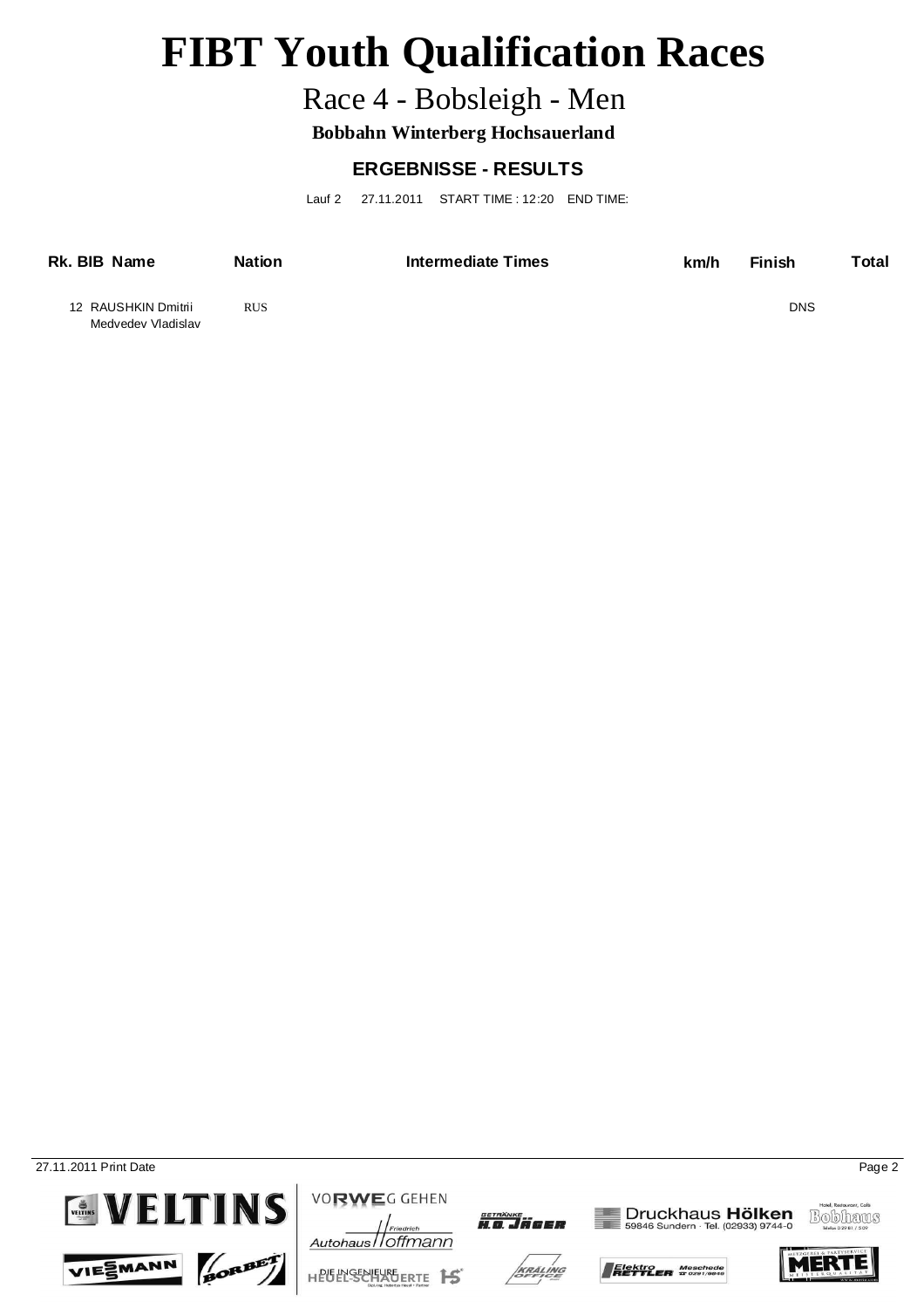## Race 3 - Bobsleigh - Women

**Bobbahn Winterberg Hochsauerland**

#### **ERGEBNISSE - RESULTS**

Lauf 2 26.11.2011 START TIME : 0:00 END TIME:

|   |   | Rk. BIB Name                | <b>Nation</b> |      |     |       |     | Intermediate Times |     |       |     |       |     | km/h  | Finish  |     | <b>Total</b> |
|---|---|-----------------------------|---------------|------|-----|-------|-----|--------------------|-----|-------|-----|-------|-----|-------|---------|-----|--------------|
|   |   | 4 van HUIGENBOSCH Marij NED |               | 5.76 | (1) | 19.42 | (1) | 30.44              | (1) | 41.64 | (1) | 51.56 | (1) | 123,7 | 59.00   | (1) | 1:59.07      |
|   |   | <b>DEKKER Sanne</b>         |               | 5.79 | (1) | 19.72 | (1) | 31.08              | (2) | 42.54 | (2) | 52.59 | (2) | 123,2 | 1:00.07 | (1) |              |
| 2 | 3 | <b>BOS Kimberley</b>        | <b>NED</b>    | 5.97 | (4) | 19.76 | (3) | 31.00              | (3) | 42.46 | (3) | 52.43 | (3) | 124,2 | 59.86   | (2) | 2:00.24      |
|   |   | <b>GROOT Mandy</b>          |               | 5.97 | (3) | 19.82 | (3) | 31.10              | (3) | 42.66 | (3) | 52.76 | (3) | 122,0 | 1:00.38 | (3) | $+1.17$      |
| 3 |   | <b>EMERY Kirsten</b>        | <b>GBR</b>    | 5.96 | (3) | 19.87 | (4) | 31.12              | (4) | 42.57 | (4) | 52.62 | (4) | 122,7 | 1:00.25 | (5) | 2:00.36      |
|   |   | SAWYERS Jazmin              |               | 5.95 | (2) | 19.81 | (2) | 31.06              | (1) | 42.49 | (1) | 52.55 | (1) | 123,1 | 1:00.11 | (2) | $+1.29$      |
| 4 |   | 5 McNEILL Mica              | <b>GBR</b>    | 5.94 | (2) | 19.74 | (2) | 30.91              | (2) | 42.33 | (2) | 52.37 | (2) | 122,9 | 59.90   | (3) | 2:00.41      |
|   |   | <b>SLATER Frances</b>       |               | 5.99 | (4) | 20.06 | (5) | 31.43              | (5) | 42.86 | (5) | 52.94 | (5) | 122,5 | 1:00.51 | (5) | $+1.34$      |
| 5 | 6 | <b>GLANTSCHNIG Julia</b>    | AUT           | 6.08 | (5) | 20.01 | (5) | 31.35              | (5) | 42.81 | (5) | 52.80 | (5) | 123,6 | 1:00.24 | (4) | 2:00.71      |
|   |   | ARNOLD Sophia               |               | 6.05 | (5) | 19.95 | (4) | 31.30              | (4) | 42.79 | (4) | 52.91 | (4) | 122,4 | 1:00.47 | (4) | $+1.64$      |
| 6 |   | CONSTANTIN ANA ANDR ROU     |               | 6.42 | (6) | 20.64 | (6) | 32.19              | (6) | 44.00 | (6) | 54.42 | (6) | 118.9 | 1:02.27 | (6) | 2:04.70      |
|   |   | <b>GRECU ANDREE</b>         |               | 6.54 | (6) | 20.72 | (6) | 32.28              | (6) | 44.13 | (6) | 54.55 | (6) | 118,9 | 1:02.43 | (6) | $+5.63$      |

26.11.2011 Print Date Page 1



VIESMANN







KRÄLING







Elektro<br>**RETTLER SO291/6846** 

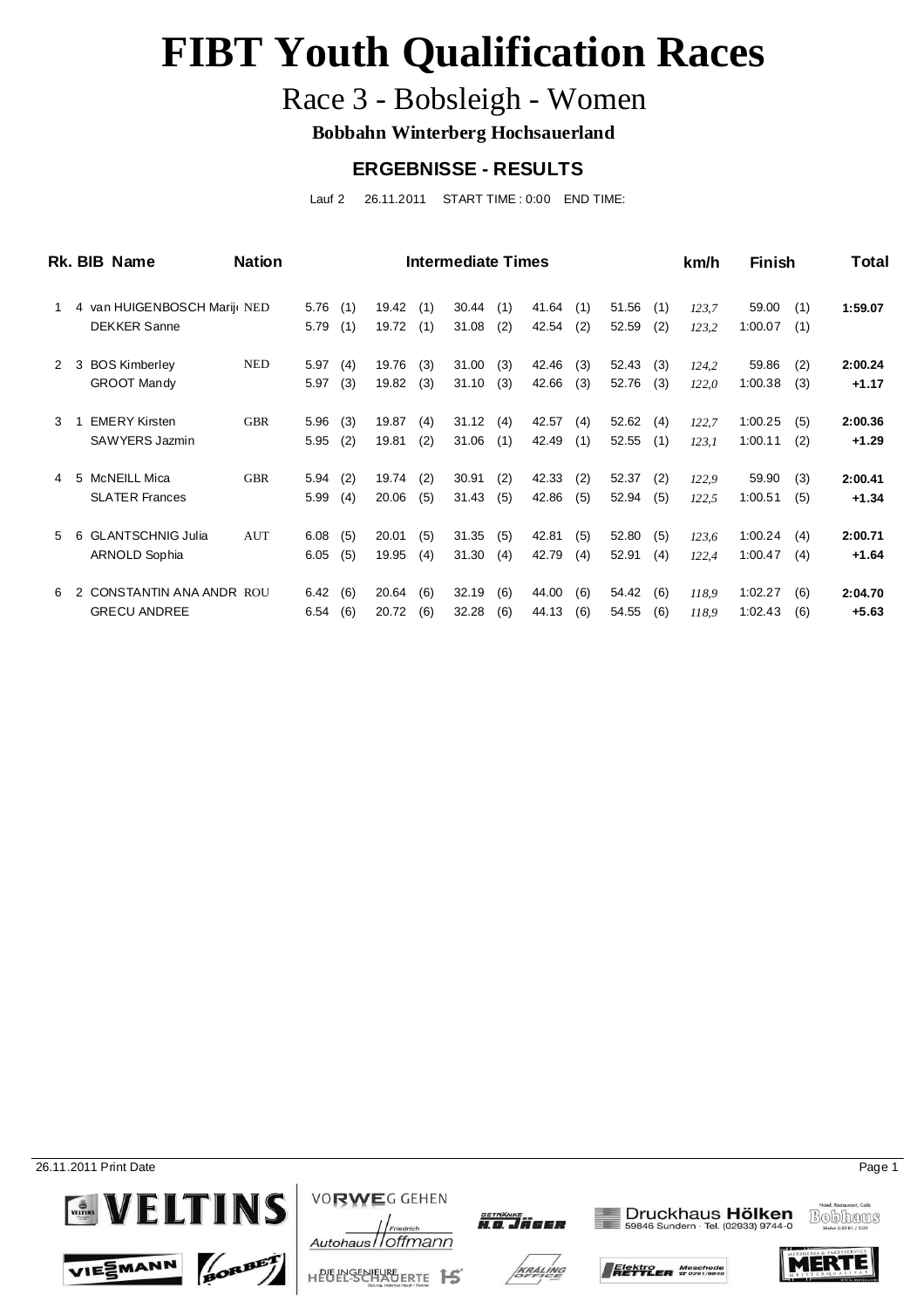## Race 4 - Bobsleigh - Women

**Bobbahn Winterberg Hochsauerland**

### **ERGEBNISSE - RESULTS**

Lauf 2 27.11.2011 START TIME : 12:00 END TIME:

|               |    | Rk. BIB Name                         | <b>Nation</b> |      |     |       |     | Intermediate Times |     |       |     |       |     | km/h  | <b>Finish</b> |            | Total   |
|---------------|----|--------------------------------------|---------------|------|-----|-------|-----|--------------------|-----|-------|-----|-------|-----|-------|---------------|------------|---------|
|               |    | 4 van HUIGENBOSCH Marije NED         |               | 5.90 | (2) | 20.14 | (2) | 32.04              | (2) | 44.16 | (3) | 54.64 | (3) | 118,1 | 1:02.51       | (3)        | 2:04.52 |
|               |    | <b>GROOT Mandy</b>                   |               | 5.92 | (2) | 19.94 | (1) | 31.71              | (1) | 43.72 | (1) | 54.14 | (1) | 118.7 | 1:02.01       | (1)        |         |
| 2             | 3  | <b>BOS Kimberley</b>                 | <b>NED</b>    | 5.86 | (1) | 19.98 | (1) | 31.96              | (1) | 44.03 | (2) | 54.43 | (1) | 118.6 | 1:02.29       | (1)        | 2:04.88 |
|               |    | <b>DEKKER Sanne</b>                  |               | 5.90 | (1) | 19.99 | (2) | 31.89              | (3) | 43.96 | (3) | 54.51 | (3) | 115,9 | 1:02.59       | (3)        | $+0.36$ |
| $\mathcal{E}$ | -5 | McNEILL Mica                         | GBR           | 6.00 | (3) | 20.24 | (3) | 32.06              | (3) | 44.00 | (1) | 54.51 | (2) | 117,8 | 1:02.49       | (2)        | 2:04.92 |
|               |    | SAWYERS Jazmin                       |               | 5.96 | (3) | 20.12 | (3) | 31.85              | (2) | 43.89 | (2) | 54.43 | (2) | 117.5 | 1:02.43       | (2)        | $+0.40$ |
| 4             |    | <b>EMERY Kirsten</b>                 | <b>GBR</b>    | 6.03 | (4) | 20.37 | (4) | 32.33              | (4) | 44.44 | (4) | 54.99 | (4) | 118.7 | 1:02.87       | (4)        | 2:05.65 |
|               |    | <b>SLATER Frances</b>                |               | 6.14 | (4) | 20.40 | (4) | 32.28              | (4) | 44.36 | (4) | 54.82 | (4) | 118,6 | 1:02.78       | (4)        | $+1.13$ |
| $5^{\circ}$   |    | <b>CONSTANTIN ANA ANDR ROU</b>       |               | 6.35 | (5) | 20.89 | (5) | 33.17              | (5) | 45.55 | (5) | 56.31 | (5) | 115.1 | 1:04.48       | (5)        | 2:08.91 |
|               |    | Iliuta Alexandra                     |               | 6.33 | (5) | 20.75 | (5) | 32.90              | (5) | 45.39 | (5) | 56.22 | (5) | 115,2 | 1:04.43       | (5)        | $+4.39$ |
|               |    | 6 GLANTSCHNIG Julia<br>ARNOLD Sophia | AUT           |      |     |       |     |                    |     |       |     |       |     |       |               | <b>DNS</b> |         |

27.11.2011 Print Date Page 1



VIESMANN







KRÄLING







Elektro<br>**RETTLER SO291/6846** 



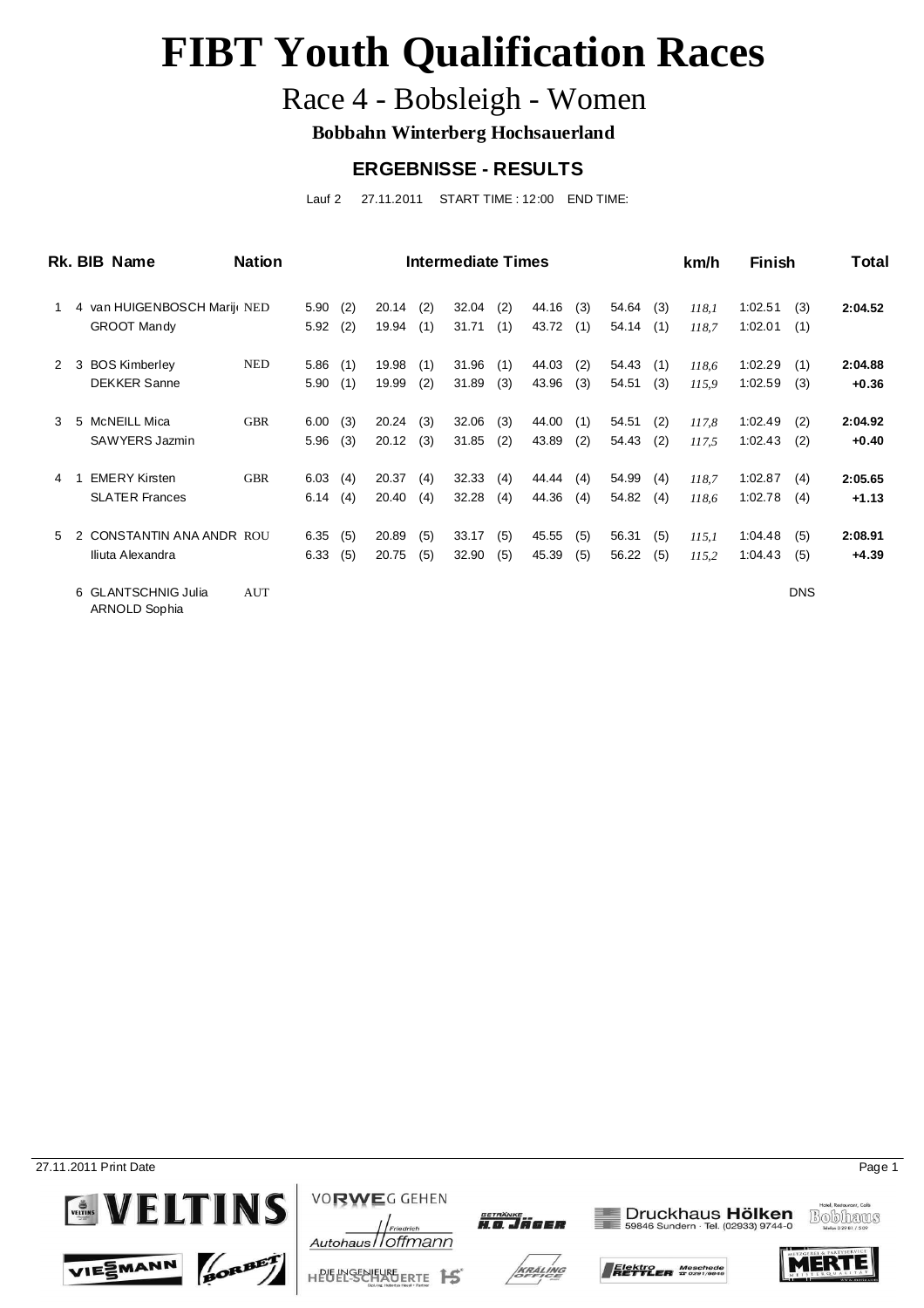### Race 3 - Skeleton - Men

**Bobbahn Winterberg Hochsauerland**

#### **ERGEBNISSE - RESULTS**

Gewertet nach einem Lauf

Lauf 1 26.11.2011 START TIME : 9:25 END TIME:

|   | Rk. BIB Name                   | <b>Nation</b> |            |                     |     | <b>Intermediate Times</b> |             |     |                                                                 | km/h                                                            | <b>Finish</b>  |     | <b>Total</b> |
|---|--------------------------------|---------------|------------|---------------------|-----|---------------------------|-------------|-----|-----------------------------------------------------------------|-----------------------------------------------------------------|----------------|-----|--------------|
|   | 1 10 MYSHAEV VALERY            | <b>RUS</b>    | $5.57$ (8) | 20.44(5)            |     | 33.81(4)                  | 47.48 (3)   |     | $59.10$ (3)                                                     | 109,5                                                           | $1:08.07$ (1)  |     | 1:08.07      |
|   | 2 15 TREGUBOV Nikita           | ARM           | 5.33(2)    | $20.01$ (2)         |     | $33.43$ (2)               | 47.20       | (2) | 58.93 (2)                                                       | 107,4                                                           | 1:08.11        | (2) | 1:08.11      |
|   | 3 2 BERNECKER Sebastian        | GER           | 5.14(1)    | $19.67$ (1)         |     | 33.03(1)                  | $47.05$ (1) |     | 58.87 (1)                                                       | 106,5                                                           | $1:08.15$ (3)  |     | 1:08.15      |
|   | 4 9 CHIOIBASU COSMIN           | ROU           | 5.44(4)    | 20.20(3)            |     | $33.78$ (3)               | 47.80 (4)   |     | $59.68$ (4)                                                     | 105,5                                                           | 1:09.21(4)     |     | 1:09.21      |
| 5 | 3 MAYRHOFER Julian             | AUT           | $5.56$ (7) | 20.42(4)            |     | $34.04$ (5)               |             |     | 48.13 (5) 1:00.04 (5)                                           | 105,8                                                           | 1:09.46        | (5) | 1:09.46      |
|   | 6 6 DOMKE Colin                | <b>GER</b>    | $5.59$ (9) | 21.04 (9)           |     | 34.97 (8)                 |             |     | 49.06 (8) 1:00.82 (6)                                           | 108,2                                                           | 1:09.93        | (6) | 1:09.93      |
|   | 7 1 ROFFLER Marco              | SUI           | 5.81 (12)  | 21.54 (13)          |     | 35.32 (13)                |             |     | 49.38 (10) 1:01.13 (9)                                          | 107,8                                                           | $1:10.28$ (7)  |     | 1:10.28      |
|   | 8 5 BERGER Sacha               | SUI           | 5.43(3)    | 20.45 (6)           |     | 34.50(7)                  |             |     | 49.00 (7) 1:00.99 (8)                                           | 105,9                                                           | 1:10.43        | (8) | 1:10.43      |
|   | 9 7 CAMENISCH Mevion           | SUI           | 5.55(6)    | 20.54               | (7) | 34.49 (6)                 |             |     | 48.87 (6) 1:00.93 (7)                                           | 105,1                                                           | 1:10.49        | (9) | 1:10.49      |
|   | 10 11 PLATONOV TIMUR           | <b>RUS</b>    | 5.69(10)   | 21.27 (12)          |     | 35.10(9)                  | 49.20       |     | $(9)$ 1:01.24 $(10)$                                            | 104.9                                                           | 1:10.72(10)    |     | 1:10.72      |
|   | 11 8 DREIMANIS Davis           | LAT           | 5.88(14)   | 21.19(11)           |     |                           |             |     | 35.17 (11) 49.46 (11) 1:01.43 (11)                              | 105.1                                                           | 1:10.97(11)    |     | 1:10.97      |
|   | 12 4 GEISLER Stefan            | AUT           | 5.49(5)    | 21.17 (10)          |     | 35.30 (12)                |             |     | 49.72 (12) 1:01.69 (12)                                         | 105.8                                                           | 1:11.14(12)    |     | 1:11.14      |
|   | 13 12 SPAN Fabian              | AUT           |            |                     |     |                           |             |     |                                                                 | 5.82 (13) 21.60 (14) 35.73 (14) 49.96 (14) 1:01.96 (13) $105.9$ | 1:11.30(13)    |     | 1:11.30      |
|   | 14 14 MULASSANO Ferdinando ITA |               |            | 5.71 (11) 20.99 (8) |     |                           |             |     | 35.11 (10) 49.72 (12) 1:02.05 (14) $101,8$                      |                                                                 | $1:12.06$ (14) |     | 1:12.06      |
|   | 15 13 ALCARAZ Marc             | ESP           |            |                     |     |                           |             |     | 5.88 (14) 22.45 (15) 37.87 (15) 53.26 (15) 1:05.71 (15) $102,4$ |                                                                 | 1:15.65(15)    |     | 1:15.65      |

26.11.2011 Print Date Page 1



BORBET





Druckhaus Hölken<br>59846 Sundern · Tel. (02933) 9744-0









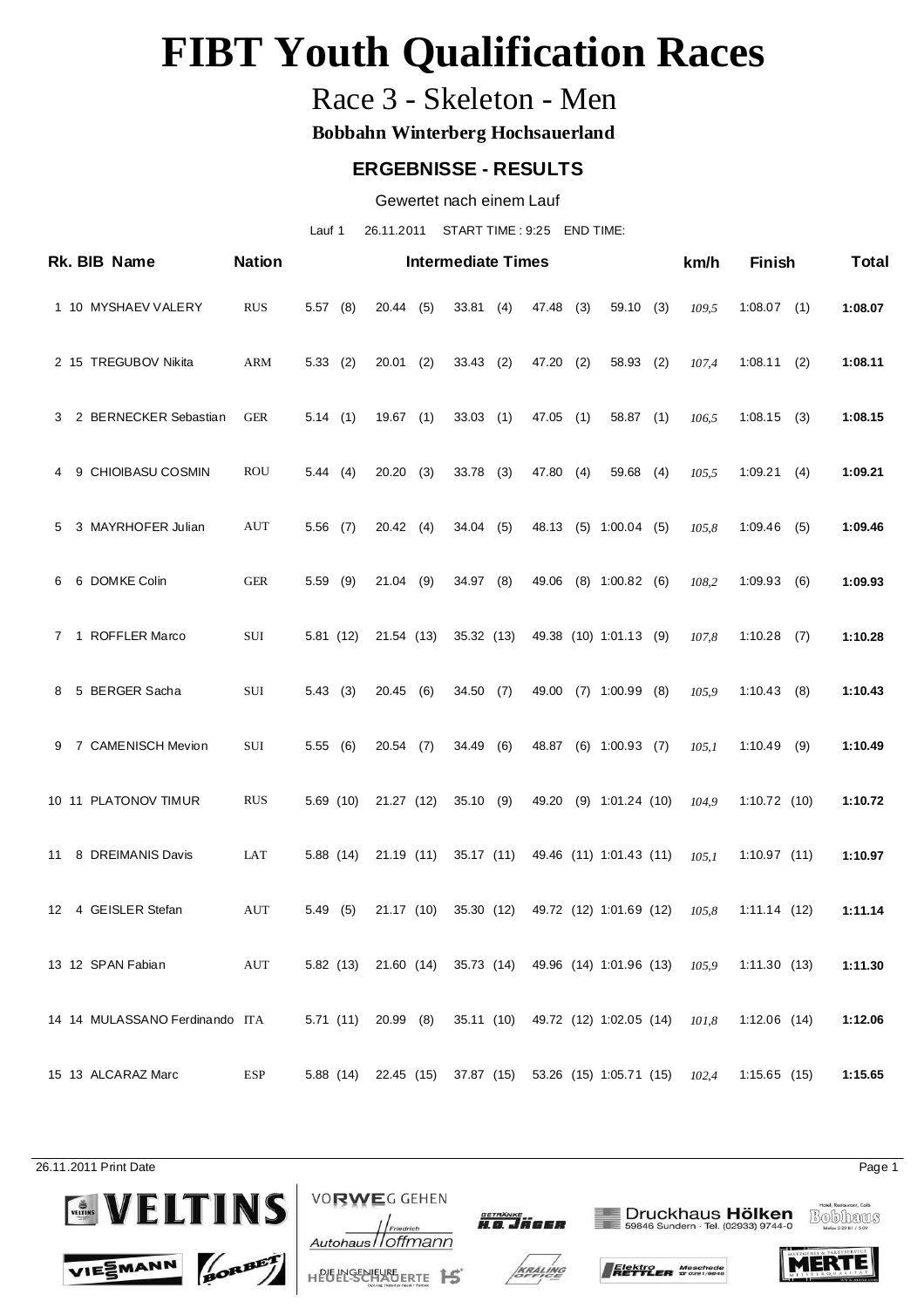### Race 4 - Skeleton - Men

**Bobbahn Winterberg Hochsauerland**

#### **ERGEBNISSE - RESULTS**

Lauf 2 27.11.2011 START TIME : 10:25 END TIME:

|   | Rk. BIB Name                   | <b>Nation</b> |                       |                          |            | <b>Intermediate Times</b>  |            |                          |            |                          |            | km/h           | <b>Finish</b>                  |            | <b>Total</b>       |
|---|--------------------------------|---------------|-----------------------|--------------------------|------------|----------------------------|------------|--------------------------|------------|--------------------------|------------|----------------|--------------------------------|------------|--------------------|
|   | 1 2 BERNECKER Sebastian        | GER           | 5.10(1)<br>$5.08$ (1) | 18.90<br>19.06           | (1)<br>(1) | 30.60(1)<br>$31.15$ (1)    |            | 42.48<br>43.47 (1)       | (1)        | 52.88<br>54.21           | (1)<br>(1) | 119,2<br>115,3 | 1:00.76<br>$1:02.45$ (1)       | (2)        | 2:03.21            |
|   | 2 6 DOMKE Colin                | <b>GER</b>    | 5.54(6)<br>5.48(5)    | 19.55<br>19.95           | (6)<br>(6) | $31.17$ (3)<br>$32.16$ (6) |            | 42.83<br>44.47 (5)       | (2)        | 53.05<br>55.07 (4)       | (2)        | 122,7<br>118,7 | 1:00.62<br>1:02.98             | (1)<br>(2) | 2:03.60<br>$+0.39$ |
| 3 | 9 CHIOIBASU COSMIN             | <b>ROU</b>    | 5.36(5)<br>$5.36$ (3) | 19.33<br>$19.52$ (2)     | (2)        | 31.10<br>$31.63$ (2)       | (2)        | 43.02<br>43.98           | (3)<br>(2) | 53.49<br>54.78 (2)       | (3)        | 118.2<br>114,8 | 1:01.44<br>1:03.08             | (3)<br>(3) | 2:04.52<br>$+1.31$ |
|   | 4 10 MYSHAEV VALERY            | <b>RUS</b>    | 5.62(10)<br>5.53(7)   | 19.74<br>19.87 (5)       | (7)        | 31.48<br>$32.08$ (5)       | (7)        | 43.33<br>44.59           | (5)<br>(6) | 53.65<br>55.33 (6)       | (4)        | 120,4<br>116,3 | 1:01.44<br>1:03.46             | (3)<br>(6) | 2:04.90<br>$+1.69$ |
| 5 | 4 GEISLER Stefan               | <b>AUT</b>    | 5.33(2)<br>5.24(2)    | 19.48<br>19.57           | (5)<br>(3) | 31.39<br>$31.88$ (3)       | (5)        | 43.41<br>44.45           | (6)<br>(4) | 53.82<br>55.25(5)        | (6)        | 119,5<br>115,7 | 1:01.74<br>1:03.45             | (6)<br>(5) | 2:05.19<br>$+1.98$ |
|   | 6 15 TREGUBOV Nikita           | ARM           | 5.35(3)<br>5.37(4)    | 19.35<br>19.61           | (3)<br>(4) | 31.46<br>31.91(4)          | (6)        | 43.53<br>44.27           | (7)<br>(3) | 54.19<br>54.92 (3)       | (8)        | 113,9<br>116,3 | 1:02.55<br>1:03.08             | (9)<br>(3) | 2:05.63<br>$+2.42$ |
|   | 7 3 MAYRHOFER Julian           | AUT           | $5.57$ (8)<br>5.54(8) | 19.76<br>20.04           | (8)<br>(8) | 31.64<br>32.40(9)          | (8)        | 43.63<br>44.91           | (8)<br>(9) | 54.07<br>55.62 (8)       | (7)        | 119,5<br>117,1 | 1:01.95<br>1:03.73             | (7)<br>(8) | 2:05.68<br>$+2.47$ |
|   | 8 5 BERGER Sacha               | SUI           | 5.35(3)<br>5.52(6)    | 19.42<br>19.99           | (4)<br>(7) | 31.29<br>32.33(7)          | (4)        | 43.31<br>44.85           | (4)<br>(8) | 53.78<br>55.69           | (5)<br>(9) | 119,2<br>114,3 | 1:01.71<br>1:04.10(10)         | (5)        | 2:05.81<br>$+2.60$ |
|   | 9 7 CAMENISCH Mevion           | SUI           | 5.54(6)<br>$5.59$ (9) | 19.85<br>20.08           | (9)<br>(9) | 31.81<br>32.36             | (9)<br>(8) | 43.83<br>44.75           | (9)<br>(7) | 54.34<br>55.47 (7)       | (9)        | 118,6<br>116,0 | 1:02.27<br>$1:03.65$ (7)       | (8)        | 2:05.92<br>$+2.71$ |
|   | 10 11 PLATONOV TIMUR           | <b>RUS</b>    | 5.61(9)<br>5.62(10)   | 19.94 (10)<br>20.17 (10) |            | 32.05 (10)<br>32.58 (10)   |            | 44.29 (11)<br>45.13 (11) |            | 54.82 (11)<br>55.85 (10) |            | 119,0<br>116,9 | 1:02.72(11)<br>$1:04.03$ (9)   |            | 2:06.75<br>$+3.54$ |
|   | 11 8 DREIMANIS Davis           | LAT           | 5.92(15)<br>5.83(13)  | 20.17 (11)<br>20.42 (12) |            | 32.17 (11)<br>32.86 (12)   |            | 44.25 (10)<br>45.40 (12) |            | 54.71 (10)<br>56.16 (12) |            | 119,1<br>116,5 | $1:02.58$ (10)<br>1:04.28(12)  |            | 2:06.86<br>$+3.65$ |
|   | 12 1 ROFFLER Marco             | SUI           | 5.81(11)<br>5.63(11)  | 20.33 (12)<br>20.31(11)  |            | 32.40 (12)<br>32.63(11)    |            | 44.58 (12)<br>45.09 (10) |            | 55.09 (12)<br>55.95 (11) |            | 119,9<br>116,3 | 1:02.94(12)<br>1:04.12(11)     |            | 2:07.06<br>$+3.85$ |
|   | 13 12 SPAN Fabian              | AUT           | 5.88(13)<br>5.92(14)  | 20.56 (13)<br>20.62 (14) |            | 32.89 (13)<br>33.03 (13)   |            | 45.37 (13)<br>45.70 (13) |            | 56.16 (13)<br>56.68 (13) |            | 116,6<br>114,6 | $1:04.22$ (13)<br>1:04.92 (13) |            | 2:09.14<br>$+5.93$ |
|   | 14 14 MULASSANO Ferdinando ITA |               | 5.81(11)<br>5.81(12)  | 21.28 (14)<br>20.51 (13) |            | 34.01 (14)<br>33.09 (14)   |            | 46.62 (14)<br>45.81 (14) |            | 57.49 (14)<br>56.78 (14) |            | 115,6<br>113,9 | 1:05.71(14)<br>1:05.18(14)     |            | 2:10.89<br>$+7.68$ |
|   | 15 13 ALCARAZ Marc             | ESP           | 5.90(14)<br>5.95 (15) | 21.43 (15)<br>20.75 (15) |            | 34.32 (15)<br>33.38 (15)   |            | 47.06 (15)<br>46.17 (15) |            | 57.91 (15)<br>57.12 (15) |            | 116,2<br>114,7 | 1:06.05(15)<br>1:05.40(15)     |            | 2:11.45<br>$+8.24$ |

27.11.2011 Print Date Page 1



VIESMANN



Autohaus / Offmann



Druckhaus Hölken<br>59846 Sundern · Tel. (02933) 9744-0

Bobhaus







HEUELSEE 15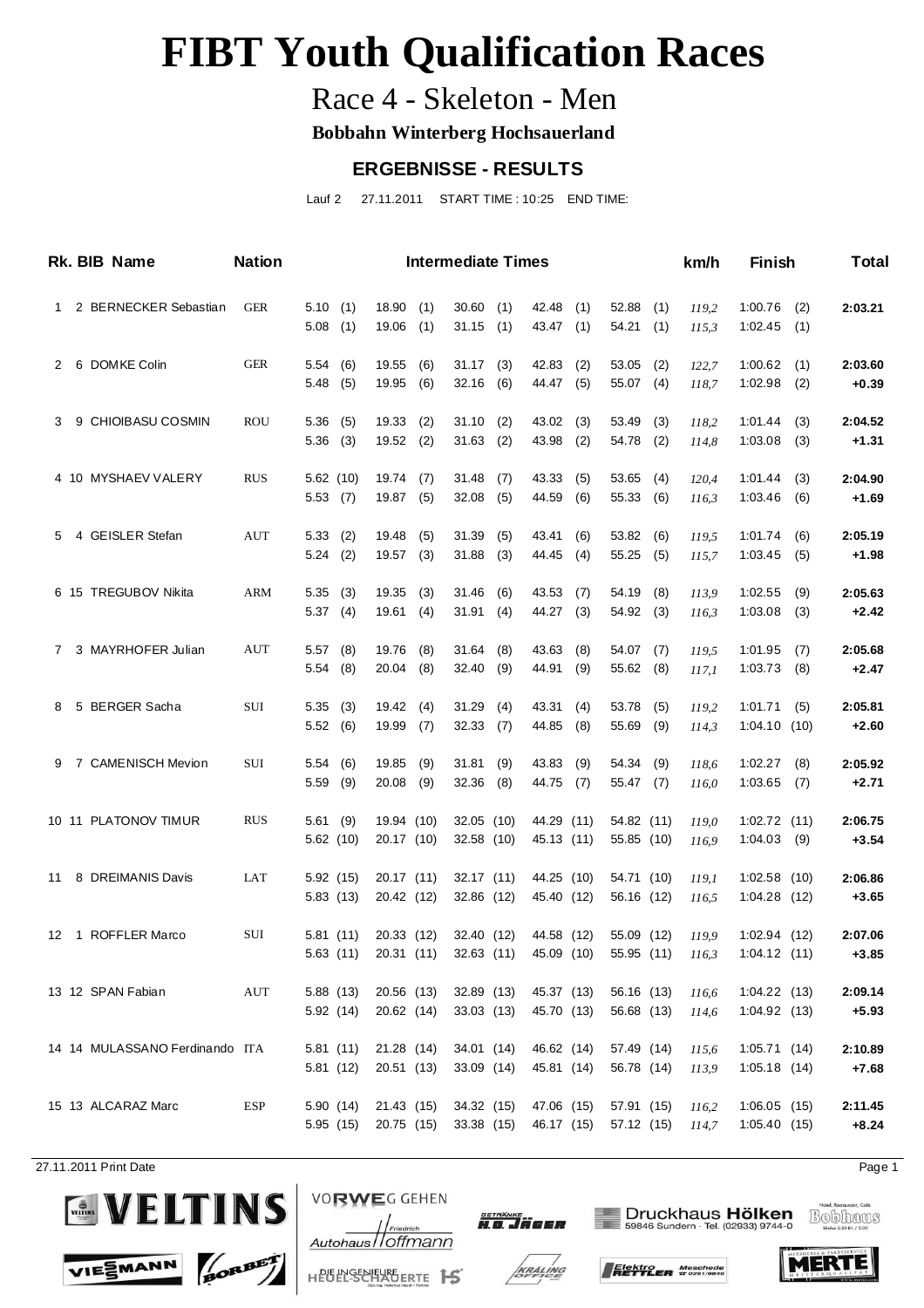### Race 3 - Skeleton - Women

**Bobbahn Winterberg Hochsauerland**

#### **ERGEBNISSE - RESULTS**

Gewertet nach einem Lauf

Lauf 1 26.11.2011 START TIME : 9:00 END TIME:

|             | Rk. BIB Name                    | <b>Nation</b> |            |             |     | <b>Intermediate Times</b> |     |       |     |                         | km/h  | <b>Finish</b>  |     | <b>Total</b> |
|-------------|---------------------------------|---------------|------------|-------------|-----|---------------------------|-----|-------|-----|-------------------------|-------|----------------|-----|--------------|
| 1           | 7 LÖLLING Jacqueline            | <b>GER</b>    | $5.78$ (3) | 20.59       | (1) | 33.93(1)                  |     | 47.58 | (1) | 59.14(1)                | 109,3 | 1:08.13        | (1) | 1:08.13      |
| 2           | 8 MEYLEMANS Kim                 | <b>GER</b>    | 5.82(4)    | 20.99       | (4) | $35.05$ (4)               |     | 49.45 |     | $(4)$ 1:01.48 $(4)$     | 104,8 | 1:11.00        | (2) | 1:11.00      |
| 3           | 6 EKELMANS Astrid               | <b>NED</b>    | 5.61(1)    | 20.73       | (2) | $34.75$ (2)               |     | 49.17 |     | $(2)$ 1:01.32 $(2)$     | 103,5 | 1:11.08        | (3) | 1:11.08      |
|             | 4 10 KANAKINA Yulia             | <b>RUS</b>    | $5.74$ (2) | 20.87       | (3) | $34.87$ (3)               |     | 49.17 |     | $(2)$ 1:01.32 $(2)$     | 103,2 | 1:11.24        | (4) | 1:11.24      |
| 5           | 9 ZOUBKOVA Elisaveta            | <b>RUS</b>    | 6.23(11)   | 21.52(6)    |     | 35.52 (6)                 |     | 49.77 |     | $(5)$ 1:01.88 $(5)$     | 104,9 | 1:11.38        | (5) | 1:11.38      |
| 6           | 2 SHLAPAK Anastasia             | <b>RUS</b>    | 5.82(4)    | 21.26       | (5) | $35.46$ (5)               |     | 49.98 |     | $(6)$ 1:02.15 $(6)$     | 104,3 | 1:11.76        | (6) | 1:11.76      |
| $7^{\circ}$ | 1 MAIR Carina                   | AUT           | 5.95(8)    | $21.63$ (7) |     | 36.34(7)                  |     | 51.36 |     | $(7)$ 1:03.72 $(7)$     | 102,7 | 1:13.58        | (7) | 1:13.58      |
| 8           | 4 CHIOSA ANDREA                 | <b>ROU</b>    | 6.19(10)   | $22.11$ (9) |     | 36.80                     | (8) | 51.69 |     | $(8)$ 1:04.23 $(8)$     | 101.3 | 1:14.30        | (8) | 1:14.30      |
|             | 9 11 VUGA Eva                   | <b>SLO</b>    | 5.87(6)    | 22.37 (10)  |     | 37.31 (10)                |     |       |     | 52.34 (9) 1:04.74 (9)   | 102,0 | 1:14.67        | (9) | 1:14.67      |
| 10          | 3 PUSCASU CATALINA              | <b>ROU</b>    | 5.90(7)    | 22.07       | (8) | 37.20(9)                  |     |       |     | 52.41 (10) 1:04.87 (10) | 101.9 | 1:14.89(10)    |     | 1:14.89      |
|             | 11 12 BERGONZONI Guendalina ITA |               | $6.12$ (9) | 22.50 (11)  |     | 37.35(11)                 |     |       |     | 52.57 (11) 1:05.07 (11) | 102,2 | $1:15.07$ (11) |     | 1:15.07      |
|             | 12 5 ARCOS RAMONA               | <b>ROU</b>    | 6.40(12)   | 23.10 (12)  |     | 38.48 (12)                |     |       |     | 53.68 (12) 1:06.08 (12) | 101,8 | 1:16.09(12)    |     | 1:16.09      |

26.11.2011 Print Date Page 1